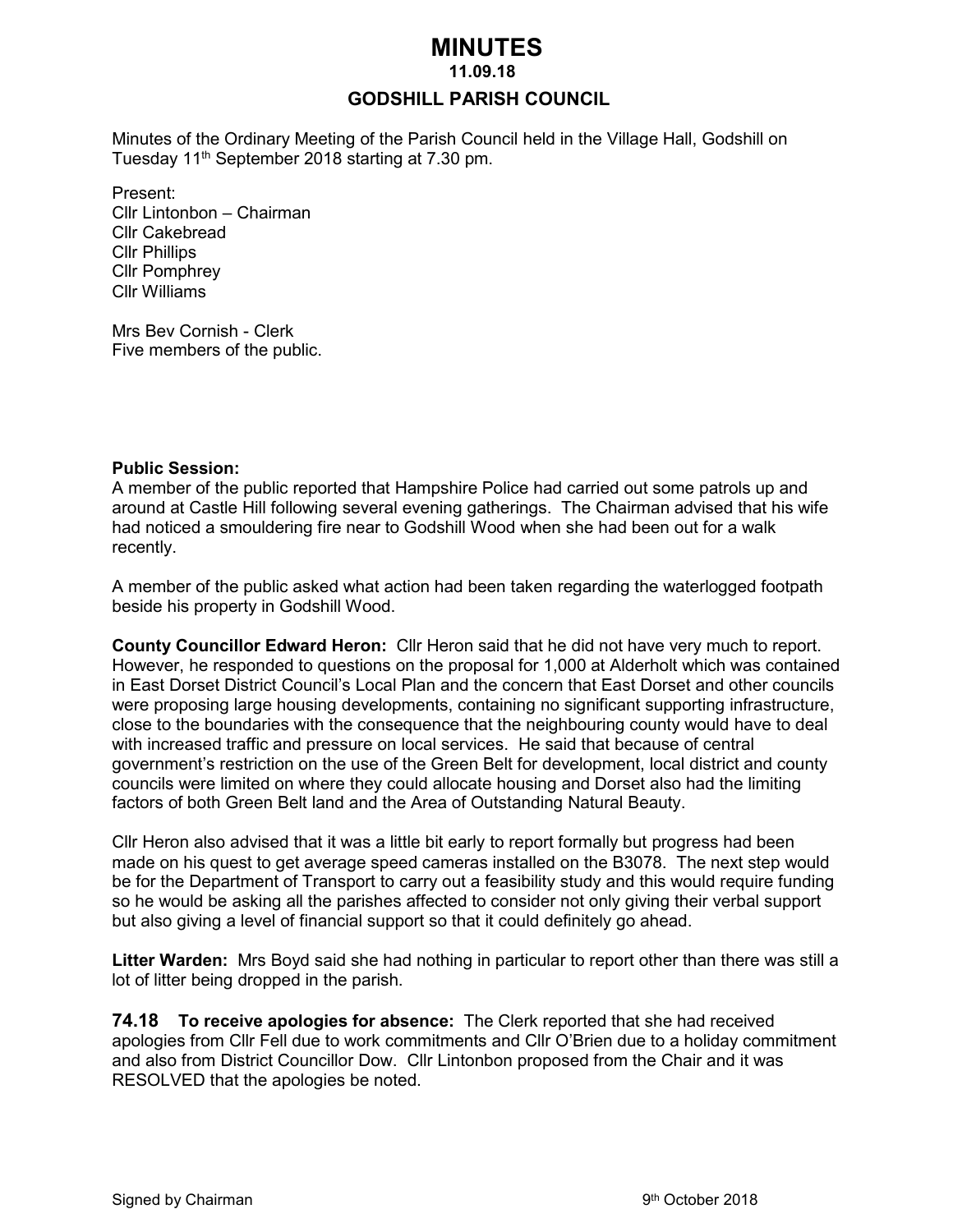# **75.18 Declarations of Interest:**

**a**. **To receive Declarations of Interest in respect of matters contained in this agenda, in accordance with the provisions of the Localism Act 2011 in respect of members and in accordance with the provisions of the Local Government Act 1972 in respect of officers:**

No declarations of interest were received.

**b. To consider any Dispensation Requests received by the Parish Clerk and not previously considered:** 

The Clerk confirmed that she had received no requests for dispensations.

**76.18 To resolve to approve the Minutes of the ordinary meeting held on 14th August 2018:** Cllr Cakebread proposed, Cllr Williams seconded and it was RESOLVED that the Minutes be approved and signed as a true record by the Chairman.

**77.18 To resolve to refer any business raised by the public in public discussion, and any other matters or items of information from councillors, to a future meeting or to resolve to agree on any other action:** With regard to the waterlogged footpath, the Clerk advised that her holiday and that of the Chairman had delayed a site visit but this would be carried out in the coming month.

#### **78.18 To resolve to note Clerk's Report providing information on recent issues and work completed:** Cllr Lintonbon proposed from the Chair and it was RESOLVED that the Clerk's report be noted as follows:

**108.16: Speed Limit Repeater sign:** The SLR was deployed again by New Forest District Council on 8th August. The Chairman and Parish Clerk will be identifying additional locations in the next month for poles to erect the Parish Council's own Speed Indicator Device ahead of making an application for permission to Hampshire County Council.

**54.18: Pinch Points:** The Clerk has received photographs from the resident affected by vehicular collisions with the western pinch point and has sent these to Hampshire County Council to (a) request evidence of collisions over the last 5 years and (b) request a meeting on site to discuss the issues with visibility for drivers and access to neighbouring properties. **Public Session August:** The Clerk has contacted the Verderers again regarding their promise to follow up a request for signs to discourage the feeding of animals beside the Fighting Cocks

and at the cricket pitch.

# **79.18 Planning and Tree Works Applications:**

# **Application No. 18/00643**

**Land at Folds Farm, Castle Hill, Godshill Wood - Application for a Certificate of Lawful Development for the continued siting of a caravan and curtilage for permanent residential occupancy:** Following a brief discussion, Cllr Williams proposed, Cllr Pomphrey seconded and it was RESOLVED that a response be sent which stated that Godshill Parish Council was unable to either prove or disprove the submissions made by the applicant nor did it have any additional information or firm knowledge to provide about the history of the site or the residential use of the caravan.

# **Application No. CONS/18/0801**

**Sandy Balls Holiday Centre, Southampton Road, Godshill - Prune 1 x Oak tree:** Cllr Pomphrey proposed, Cllr Lintonbon seconded and it was RESOLVED that the decision be left to the Tree Officer.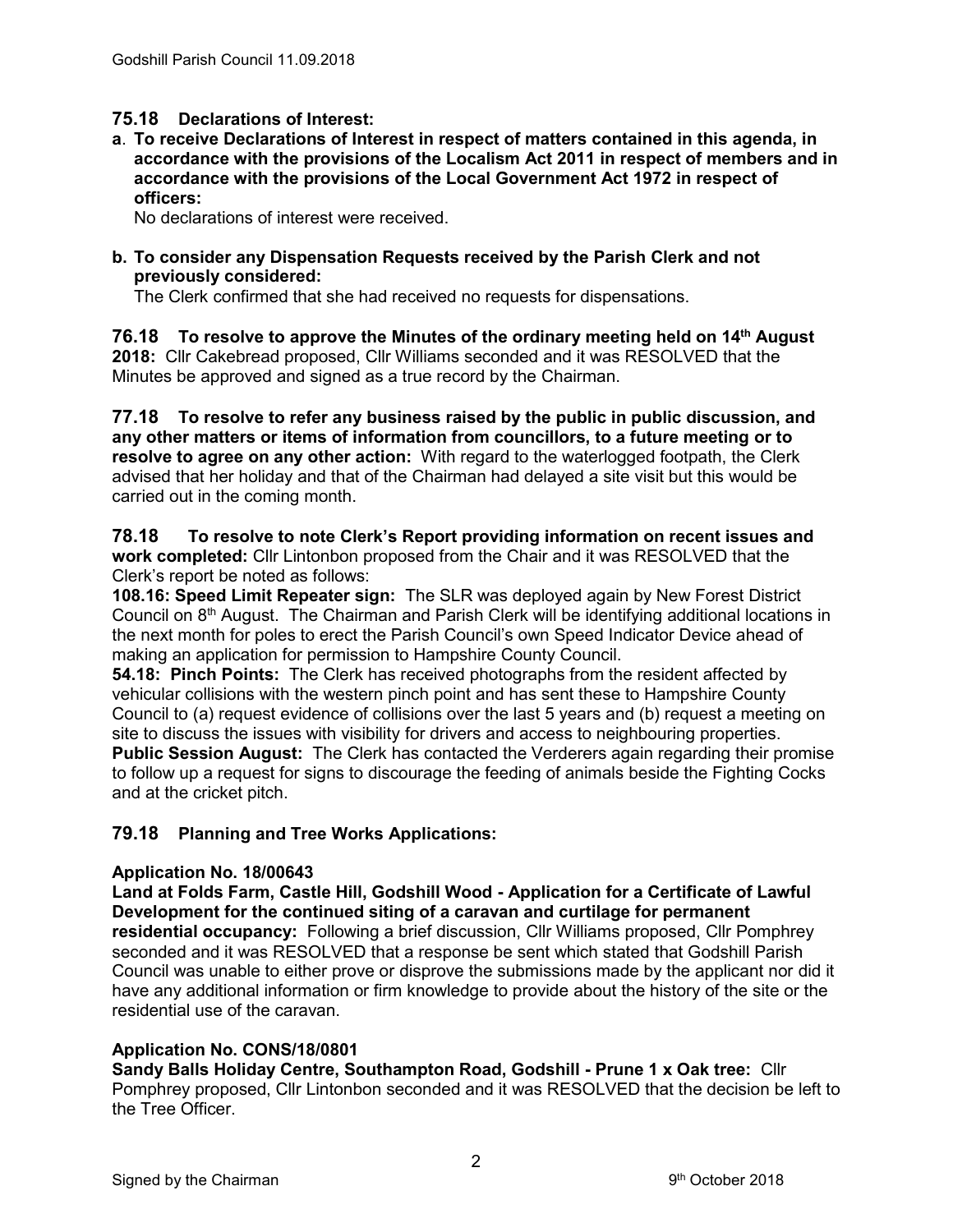**80.18 To resolve to ratify a response, sent at short notice and written by Cllr Cakebread, to East Dorset District Council's Local Plan Review Options Consultation 2018 in which it is proposing the allocation of a minimum of 1,000 new dwellings in the village of Alderholt:** Cllr Lintonbon proposed from the Chair and it was RESOLVED that the response be ratified. Thanks was expressed to Cllr Cakebread for the work she had done on behalf of the Council.

**81.18 To consider and resolve to agree on a response to the Ministry of Housing, Communities & Local Government's consultation on Permitted Development for Shale Gas Exploration:** Following a brief discussion, Cllr Lintonbon proposed from the Chair and it was RESOLVED that a response should be formulated by Cllr Cakebread and the Clerk and this should be considered at the next meeting.

**82.18 To consider a proposal from Cllr Cakebread to write to Historic England to seek its guidance on the merit of submitting an application for the listing of Moorland Cottage:**  A brief discussion followed a report from Cllr Cakebread on the reasons for her proposal. Cllr Lintonbon proposed from the Chair and it was RESOLVED that the Council should take no further action.

### **83.18 Finance and Policy:**

### **a. To resolve to approve the sum of £323.02 as the Accounts for payment for September:**

|                              | Cheque No.    |  |
|------------------------------|---------------|--|
| B Cornish – September salary | 323.02 100576 |  |

Cllr Lintonbon proposed, Cllr Pomphrey seconded and it was RESOLVED that it be approved.

#### **b. To resolve to approve the Bank balances – Cheque and Reserve Accounts:**

#### **Balances to be Approved and Noted as at 11.09.18**

Current Account: £13,313.90 Deposit Account: £580.00

Cllr Lintonbon proposed, Cllr Pomphrey seconded and it was RESOLVED that they be approved and noted.

#### **84.18 Outside Bodies and Representation:**

**North West Quadrant:** Cllr Pomphrey gave a brief report on a recent meeting at which there had been discussions requested by Hyde Parish Council on 'horse walkers' and the effectiveness of parish council comments on planning applications. He also said that the new Access Ranger, Mr Adam Vasey, had given a brief talk on his role.

**85.18 To resolve to note the Correspondence received:** Cllr Lintonbon proposed from the Chair and it was RESOLVED that the following items of correspondence be noted:

- 1. New Forest National Park Authority:
	- An email advising of an appeal to the planning inspectorate for Planning Application 17/01034 Land at Lane End Farm, Purlieu Lane, Godshill.
	- A letter advising of the opening of an Enforcement Case for Homestead Cottage for the sale of ice creams; Cladding of dormer window